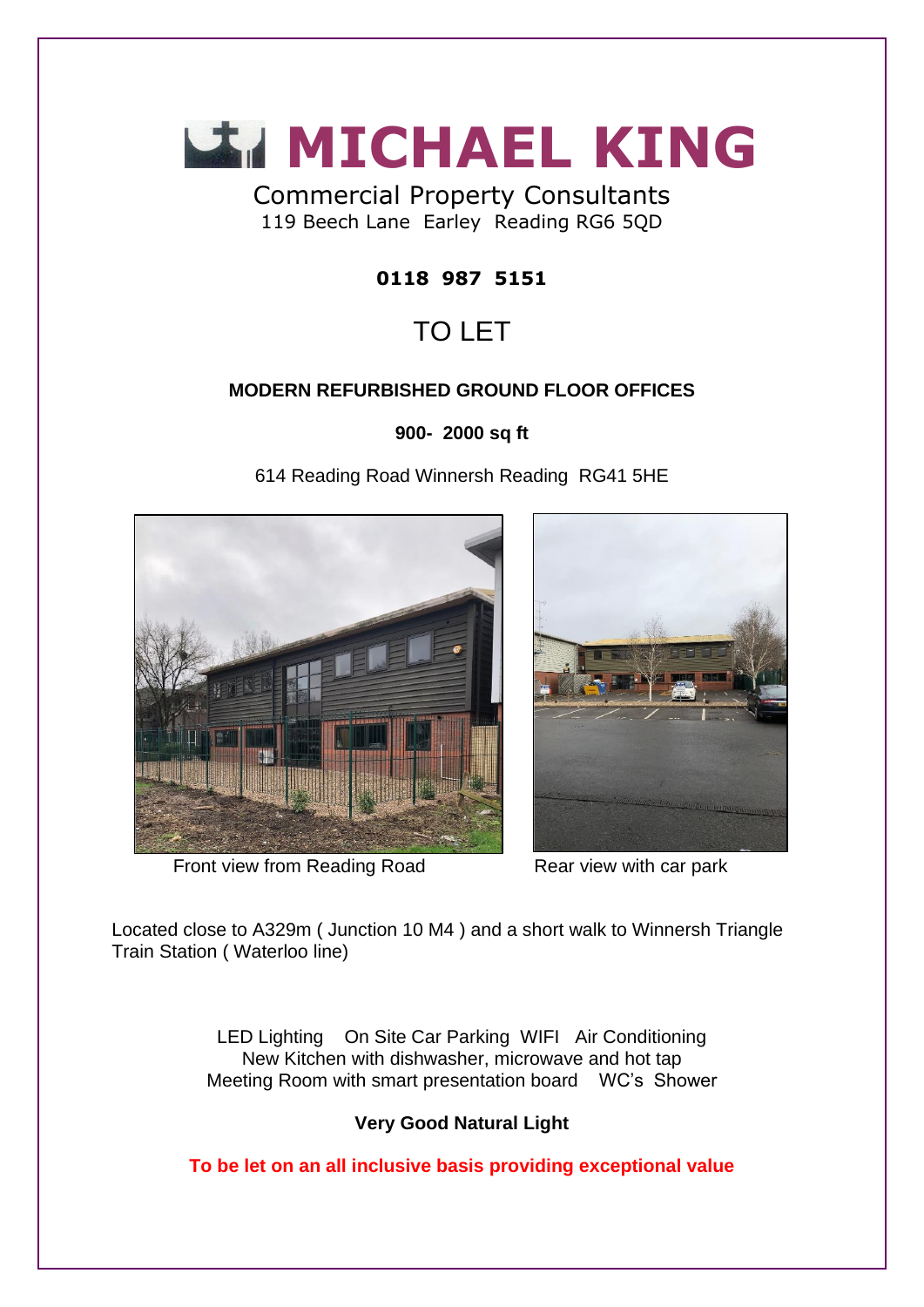#### **Location**

These offices in Winnersh are located between Reading and Wokingham, are less than 1 mile from the A329M and only 2 miles from Junction 10 of the M4. The building is prominently positioned on the main Reading Road.

Winnersh Triangle Station is 0.2 miles walk. The journey time to Reading Station is 8 minutes. Regular services connect Reading to Bracknell and London Waterloo. Heathrow Airport is approximately 30 minutes' drive away.

Regular bus services pass the building and a park and ride facility to Reading Centre operates from Winnersh Triangle Station

#### **Description**

Ground floor offices recently refurbished with air conditioning, LED lighting, internal office, well equipped meeting room, kitchen and WC's. 7 on site car spaces available.

**Lease Terms** The offices will be let on **an all inclusive basis** to cover rent, business rates and utilities as follows:

Size =900-2000 sq ft at a cost of upto £4500 per month plus VAT to include rent, business rates, insurance, heating, lighting, building fabric repairs depending on size and lease length

A deposit will be required. Rents to be adjusted annually for inflation. Lease length to be agreed circa 3 to 5 years Tenant to be responsible for internal upkeep.

**EPC** - TBC

**Legal Costs -** Each side to pay their own legal costs

**Viewing and Further Information** Contact Sole Agent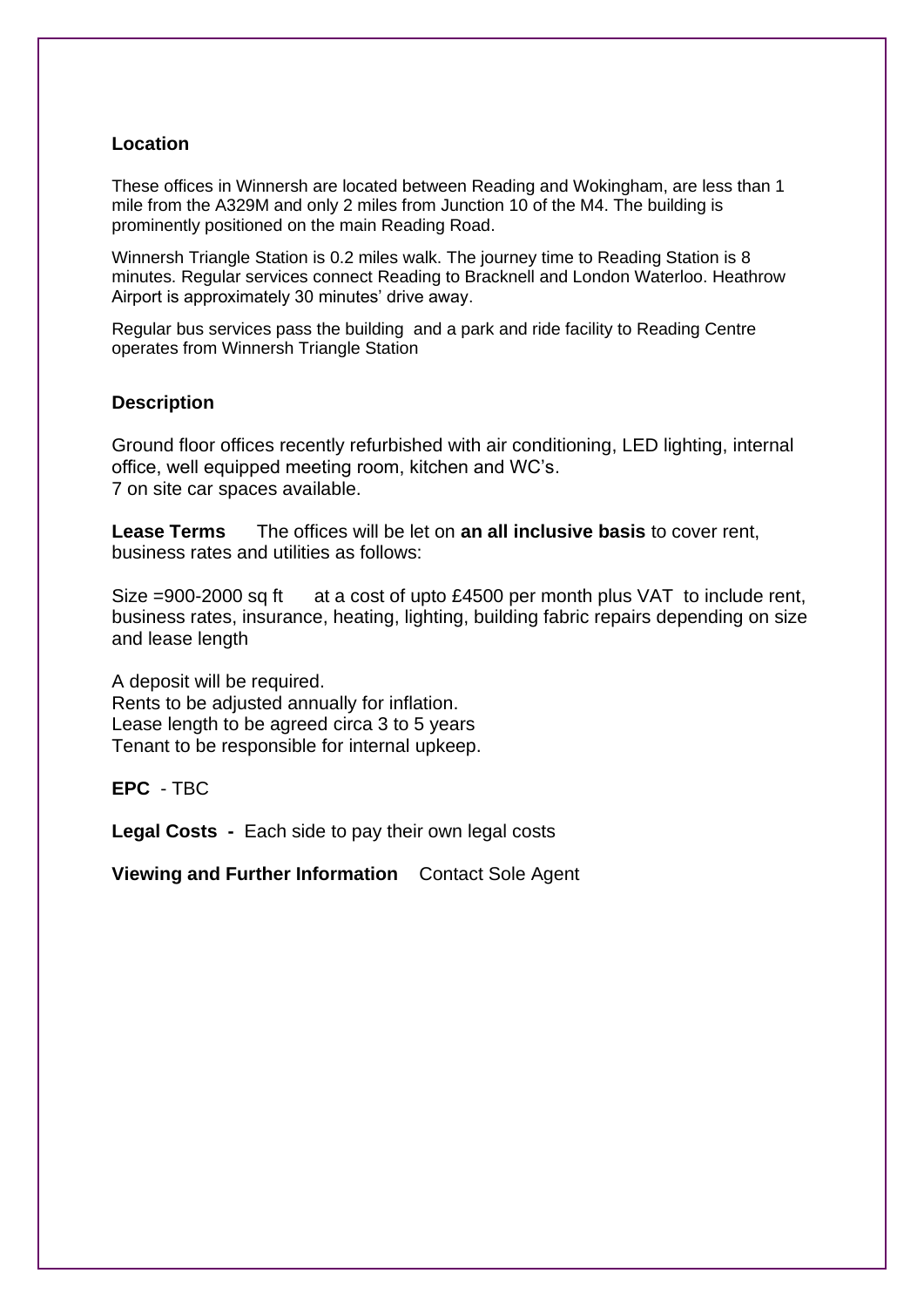#### Tim Brailli 07970 618915 tbrailli@talk21.com



**Internal Pictures of the first floor to show how the ground floor will be finished after the refurbishment.**



**Entrance Lobby**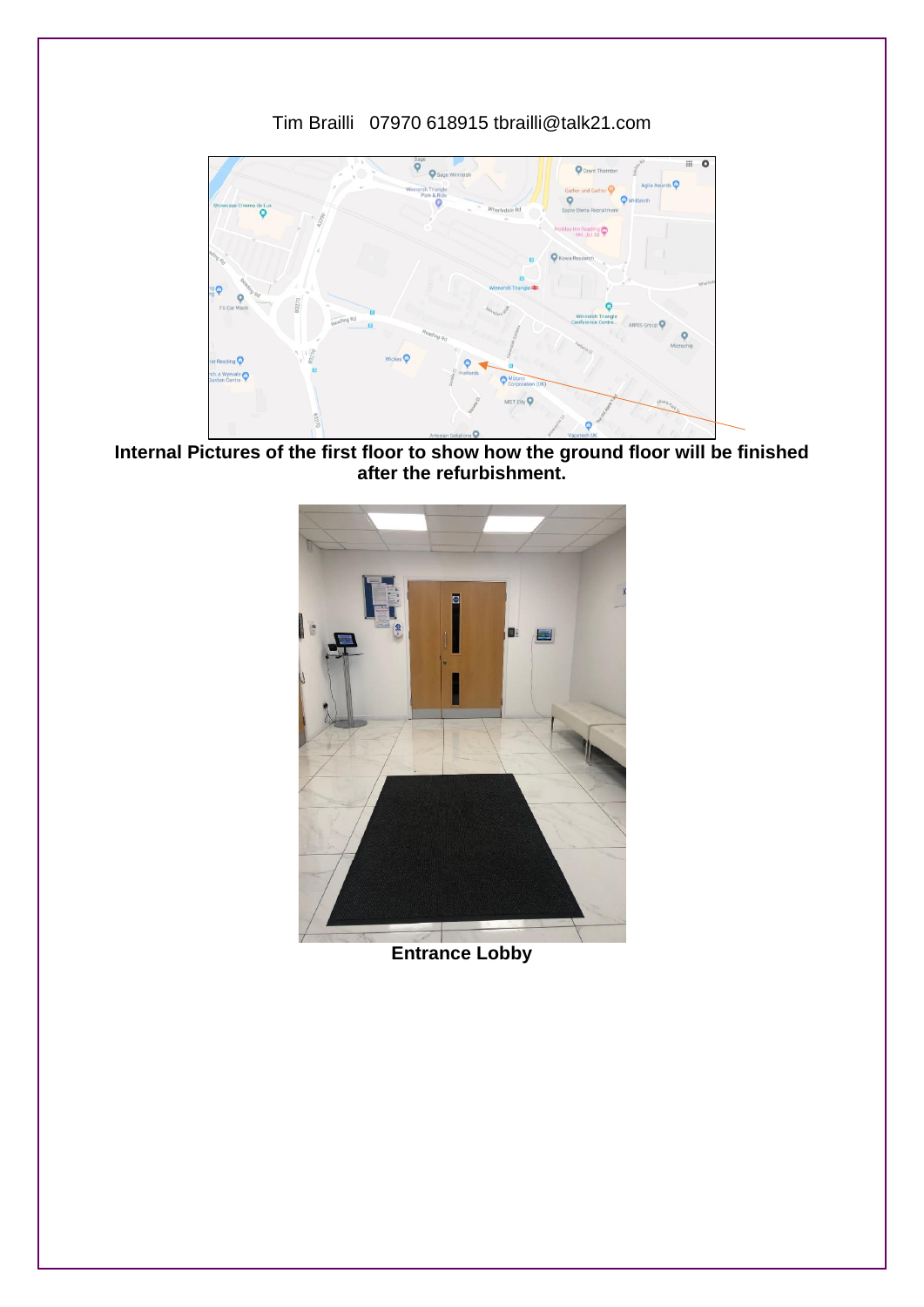

Fitted Kitchen - with dishwasher, fridge, hot tap





**Offices**